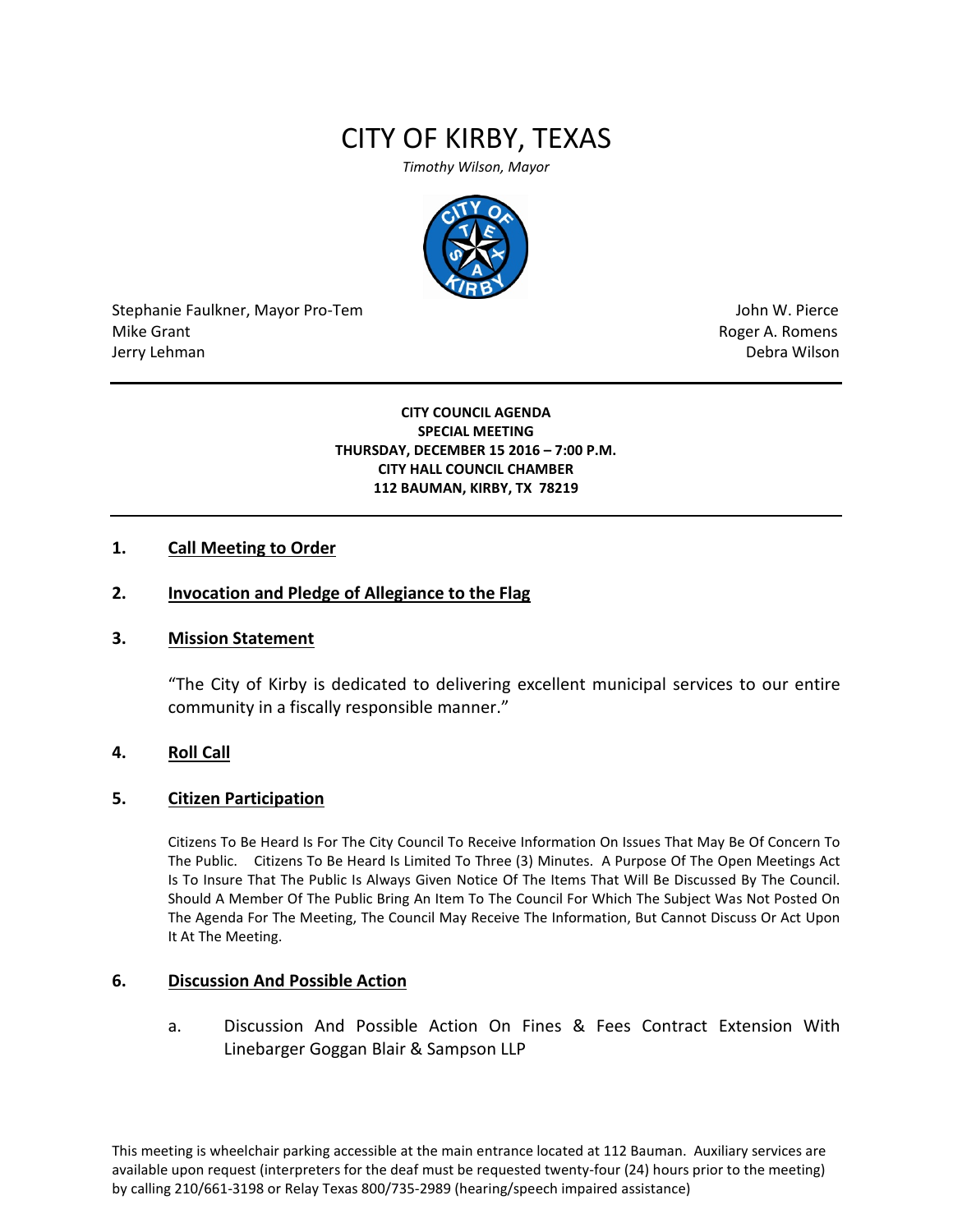- b. Discussion And Possible Action To Consider Establishing An Outdoor Vehicle Storage Lot On Gaiety Lane
- c. Discussion And Possible Action Regarding Generators For City Facilities
- d. Discussion and Possible Action Regarding Ordinance No. O-2016-803, An Ordinance Amending the Zoning Ordinance of the City of Kirby, Texas to Change The Zoning Of The Property Commonly Known As 4815 Gibbs Sprawl Road, Kirby, Texas, Being 0.4640 Acres Out Of County Block 5191, P-5, ABS 883, From "C-2" Commercial District To "R-1" Single Family Dwelling District. This Is The Second Reading.
- e. Discussion And Possible Action Regarding Ordinance No. O-2016-804 Repealing Ordinance No. 89-457 and Establishing New Rules And Order Of Businesses For Meetings Of The City Council Of The City Of Kirby, Texas. This Is The Second Reading.
- f. Discussion And Possible Action Regarding Ordinance No. O-2016-805 Repealing Ordinance No. 89-458 And Establishing A Packet Fee For All Candidates Of A Special Or General Election. This Is The Second Reading.
- g. Discussion And Possible Action To Consider Ordinance No. O-2016-806 Designating The Official City Newspaper For Publication of Matters Pertaining To The City Of Kirby. This Is The Second Reading.
- h. Discussion And Possible Action To Consider Ordinance No. O-2016-807 Repealing Chapter 50 Of The Code Of Ordinances Of The City of Kirby And Adopting A New Chapter 50 Of The Code Of Ordinances Of The City Of Kirby. This Is The First Reading.
- i. Presentation, Discussion And Possible Action Regarding The City Logo Design Project

# 7. Requests and Announcements

- a. Requests By Mayor And Council Members For Items To Be Placed On Future City Council Agendas And Announcements On City Events/Community Interests
- 8. Adjournment

 Monique L. Vernon City Manager

\_\_\_\_\_\_\_\_\_\_\_\_\_\_\_\_\_\_\_\_\_\_\_\_\_\_\_

This meeting is wheelchair parking accessible at the main entrance located at 112 Bauman. Auxiliary services are available upon request (interpreters for the deaf must be requested twenty-four (24) hours prior to the meeting) by calling 210/661-3198 or Relay Texas 800/735-2989 (hearing/speech impaired assistance)